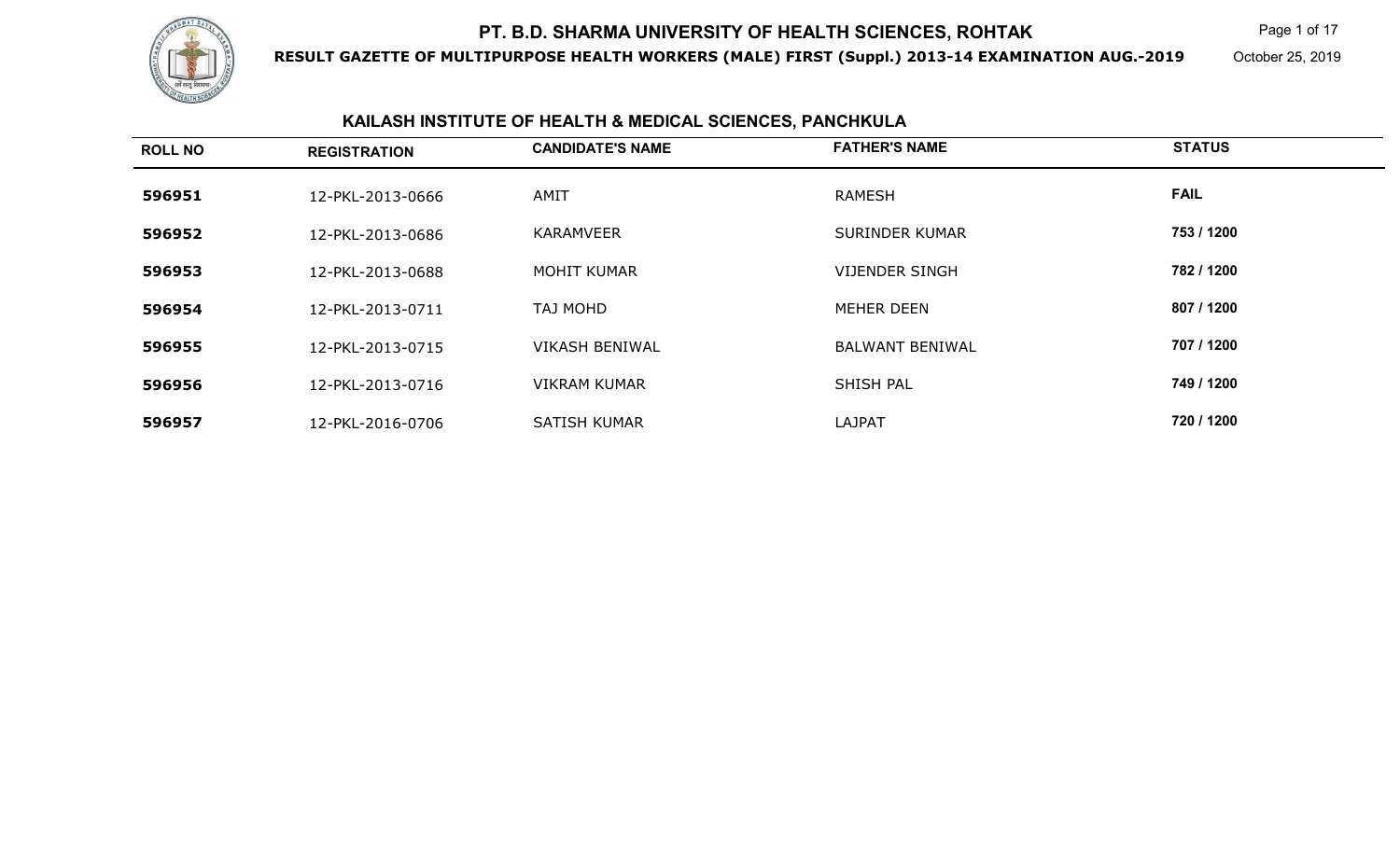

**RESULT GAZETTE OF MULTIPURPOSE HEALTH WORKERS (MALE) FIRST (Suppl.) 2013-14 EXAMINATION AUG.-2019**

Page 2 of 17

October 25, 2019

### **NATIONAL SCHOOL OF NURSING DARIYAPUR FATEHABAD**

| <b>ROLL NO</b> | <b>REGISTRATION</b> | <b>CANDIDATE'S NAME</b> | <b>FATHER'S NAME</b>   | <b>STATUS</b> |
|----------------|---------------------|-------------------------|------------------------|---------------|
| 597101         | 04-FTB-2013-0193    | <b>SUNIL</b>            | <b>RAM SAWROOP</b>     | 803 / 1200    |
| 597102         | 04-FTB-2013-0219    | <b>VINOD KUMAR</b>      | <b>JAGDISH KUMAR</b>   | 778 / 1200    |
| 597103         | 04-FTB-2013-0224    | <b>GITESH SHARMA</b>    | <b>SUNIL SHARMA</b>    | R-MPM01       |
| 597104         | 04-FTB-2013-0226    | <b>PARVEEN</b>          | <b>SUBHASH CHANDER</b> | R-MPM05       |
| 597105         | 04-FTH-2013-0208    | <b>SUMIT KUMAR</b>      | <b>SUBHASH CHANDER</b> | <b>ABS</b>    |
| 597106         | 04-FTH-2013-0223    | <b>UDAYPAL SINGH</b>    | <b>INDER SINGH</b>     | R-MPM05       |
| 597107         | 04-FTH-2013-0230    | SANDEEP KUMAR           | <b>SATISH</b>          | <b>FAIL</b>   |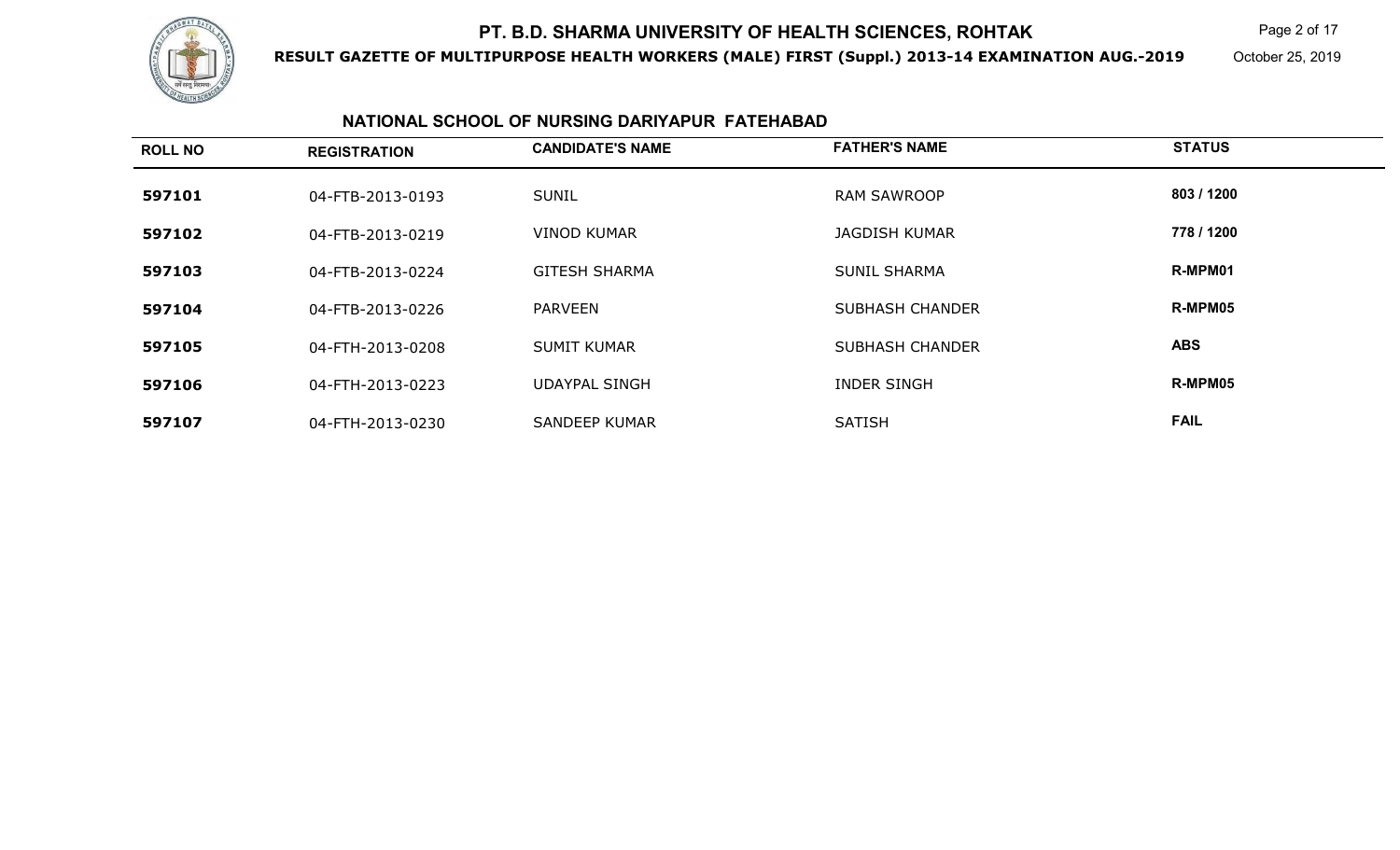

**RESULT GAZETTE OF MULTIPURPOSE HEALTH WORKERS (MALE) FIRST (Suppl.) 2013-14 EXAMINATION AUG.-2019**

 $\mathsf K$  Page 3 of 17

October 25, 2019

| <b>ROLL NO</b> | <b>REGISTRATION</b> | <b>CANDIDATE'S NAME</b> | <b>FATHER'S NAME</b>   | <b>STATUS</b> |
|----------------|---------------------|-------------------------|------------------------|---------------|
| 597291         | 19-SNP-2013-1081    | AJAY KHOKHAR            | <b>JITENDER</b>        | 791 / 1200    |
| 597292         | 19-SNP-2013-1088    | ATUL AHLAWAT            | <b>KRISHAN AHLAWAT</b> | R-MPM05       |
| 597293         | 19-SNP-2013-1107    | PAWAN KUMAR             | <b>ASHOK KUMAR</b>     | R-MPM03       |
| 597294         | 19-SNP-2013-1114    | SOHAN                   | <b>JAI SINGH</b>       | 790 / 1200    |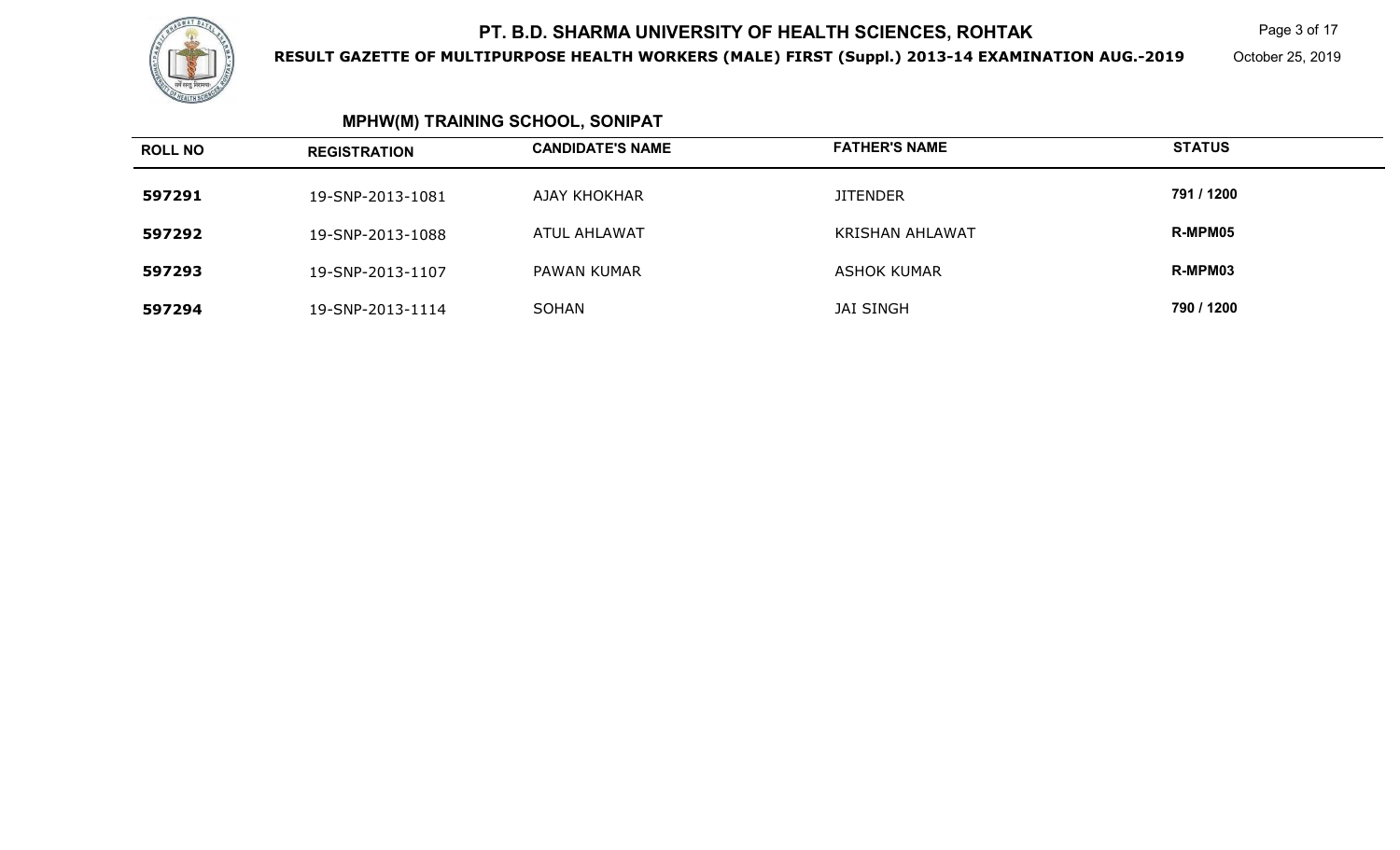

**RESULT GAZETTE OF MULTIPURPOSE HEALTH WORKERS (MALE) FIRST (Suppl.) 2013-14 EXAMINATION AUG.-2019**

 $\mathsf K$  Page 4 of 17

October 25, 2019

### **RAJENDRA INSTITUTE OF HEALTH SCIENCES SIRSA**

| <b>ROLL NO</b> | <b>REGISTRATION</b> | <b>CANDIDATE'S NAME</b> | <b>FATHER'S NAME</b>   | <b>STATUS</b> |
|----------------|---------------------|-------------------------|------------------------|---------------|
| 597351         | 17-SRS-2013-0972    | <b>DINESH</b>           | DILBAG SINGH           | <b>FAIL</b>   |
| 597352         | 17-SRS-2013-0976    | <b>GURSEVAK SINGH</b>   | <b>TARLOCHAN SINGH</b> | R-MPM05       |
| 597353         | 17-SRS-2013-0980    | LABH CHAND              | <b>RAMESH CHAND</b>    | 755 / 1200    |
| 597354         | 17-SRS-2013-0992    | RISHI RAJ               | MINTER PAL             | 828 / 1200    |
| 597355         | 17-SRS-2013-0994    | <b>SANDEEP RAM</b>      | <b>DARSHAN RAM</b>     | <b>FAIL</b>   |
| 597356         | 17-SRS-2013-0998    | <b>SATISH KUMAR</b>     | <b>SHAMSHER SINGH</b>  | <b>FAIL</b>   |
| 597357         | 17-SRS-2013-1001    | SEHBAZ KHAN             | <b>RISHAL KHAN</b>     | <b>FAIL</b>   |
| 597358         | 17-SRS-2013-1013    | <b>VINOD KUMAR</b>      | DEVI LAL               | 736 / 1200    |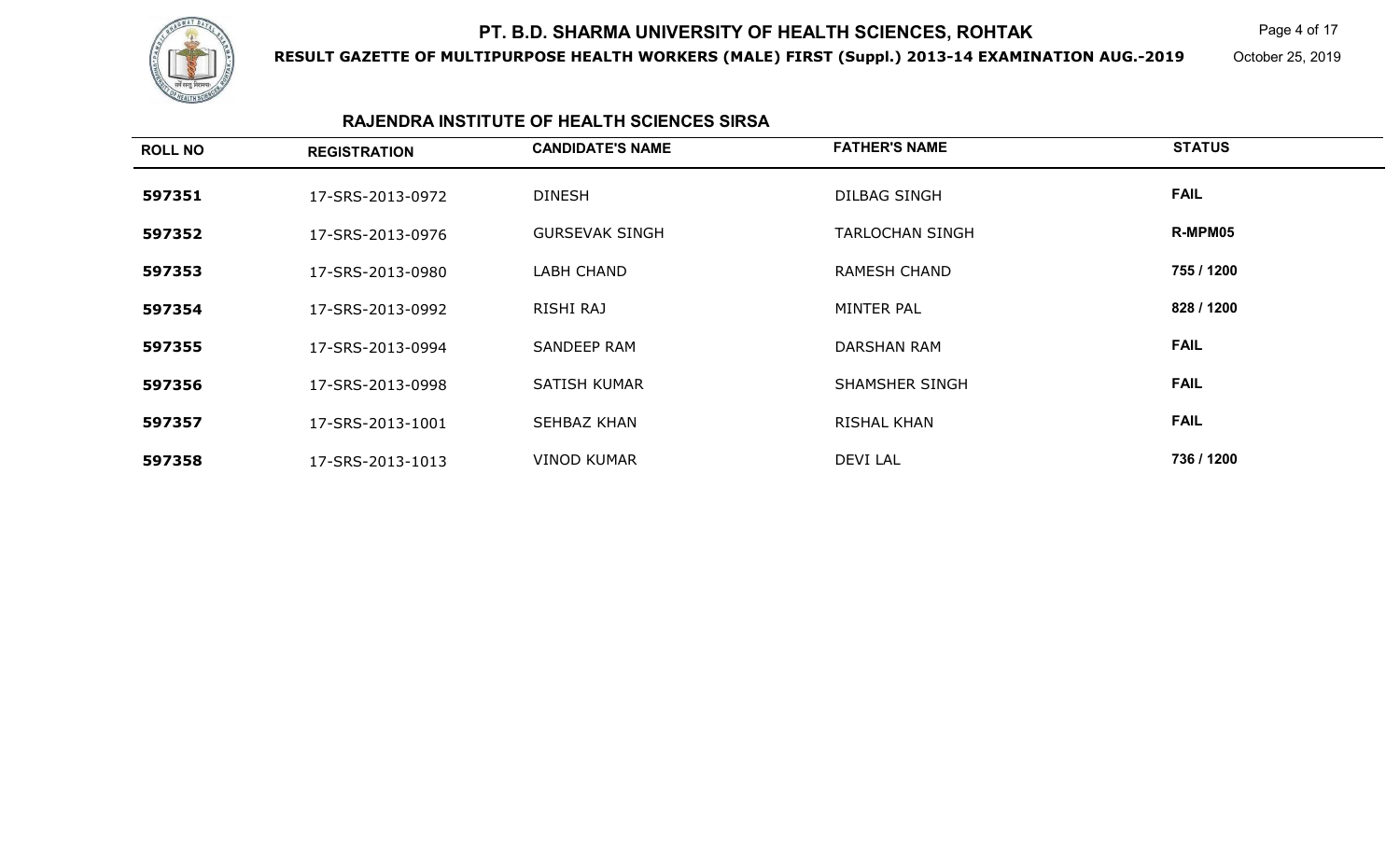

**RESULT GAZETTE OF MULTIPURPOSE HEALTH WORKERS (MALE) FIRST (Suppl.) 2013-14 EXAMINATION AUG.-2019**

Page 5 of 17

October 25, 2019

### **GURU TEG BAHADUR EDUCATION & HEALTH CENTRE NARWANA**

| <b>ROLL NO</b> | <b>REGISTRATION</b> | <b>CANDIDATE'S NAME</b> | <b>FATHER'S NAME</b> | <b>STATUS</b> |
|----------------|---------------------|-------------------------|----------------------|---------------|
| 597471         | 08-JND-2013-0437    | <b>BALVINDER SINGH</b>  | DILBAG SINGH         | 837<br>1200   |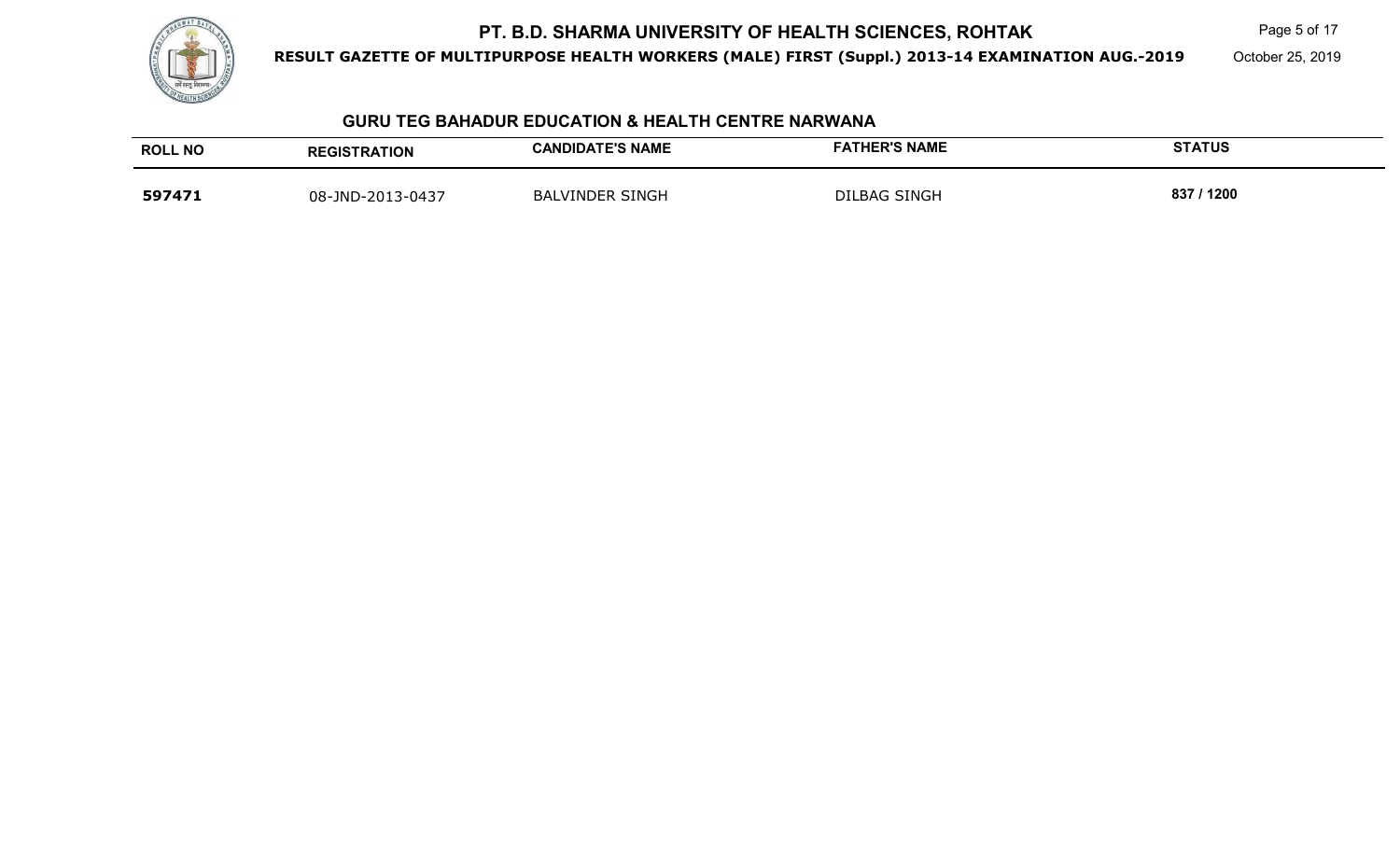

**RESULT GAZETTE OF MULTIPURPOSE HEALTH WORKERS (MALE) FIRST (Suppl.) 2013-14 EXAMINATION AUG.-2019**

Page 6 of 17

October 25, 2019

### **BALAJI INSTITUTE OF HEALTH & MEDICAL EDUCATION, BHIWANI**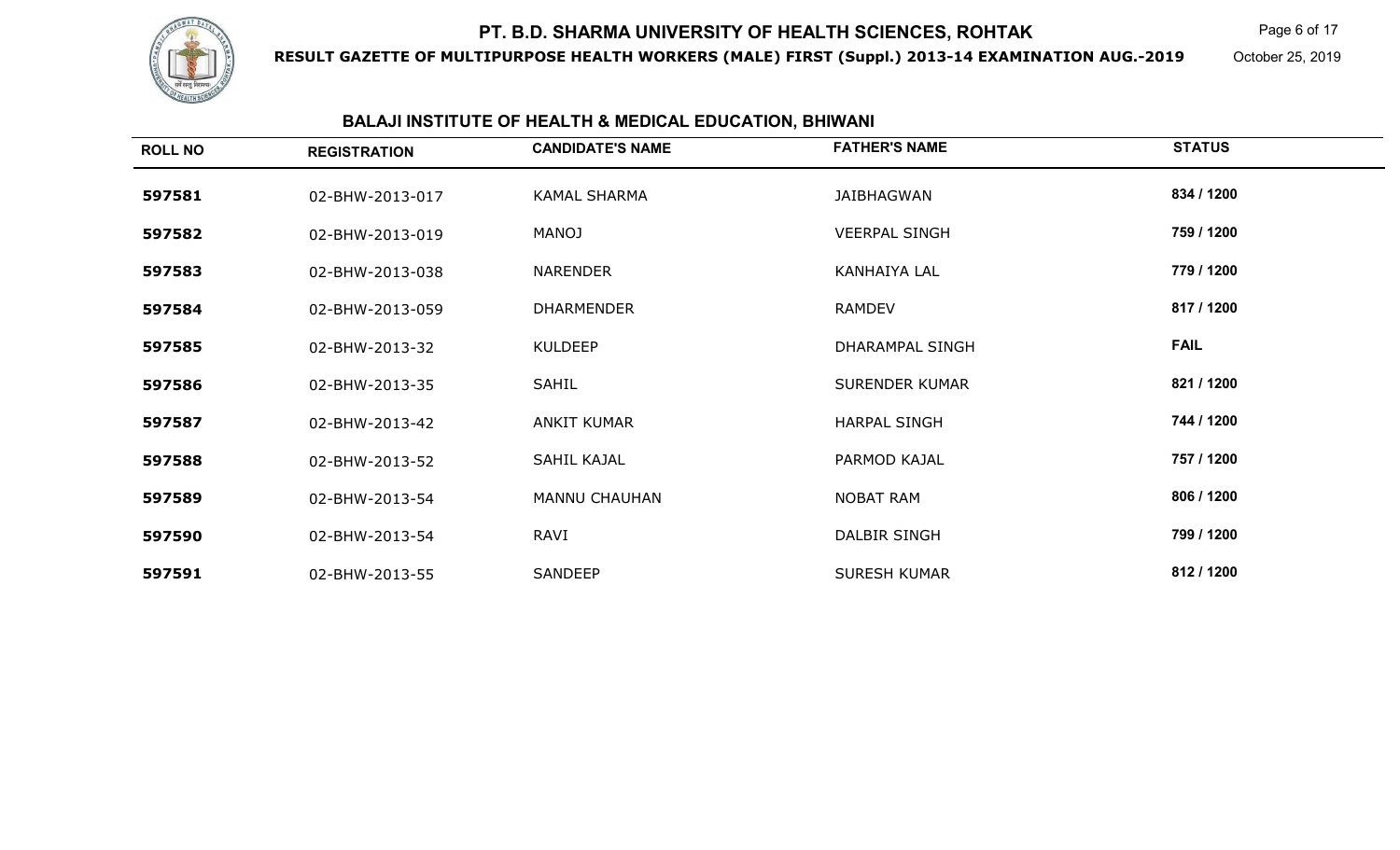

**RESULT GAZETTE OF MULTIPURPOSE HEALTH WORKERS (MALE) FIRST (Suppl.) 2013-14 EXAMINATION AUG.-2019**

 $\mathsf K$  Page 7 of 17

October 25, 2019

# **HOLISTIC INSTITUTE OF HEALTH SCIENCE, SIRSA**

| <b>ROLL NO</b> | <b>REGISTRATION</b> | <b>CANDIDATE'S NAME</b> | <b>FATHER'S NAME</b>  | <b>STATUS</b> |
|----------------|---------------------|-------------------------|-----------------------|---------------|
| 597711         | 18-SRS-2013-1033    | ANISH                   | DIBAG SINGH           | R-MPM01       |
| 597712         | 18-SRS-2013-1034    | <b>HARDEV</b>           | <b>BALWANT RAM</b>    | 775 / 1200    |
| 597713         | 18-SRS-2013-1046    | <b>MANGE RAM</b>        | <b>CHANAN RAM</b>     | 737 / 1200    |
| 597714         | 18-SRS-2013-1052    | <b>NITESH BANSAL</b>    | <b>SURINDER KUMAR</b> | R-MPM01       |
| 597715         | 18-SRS-2013-1077    | <b>SUNIL KUMAR</b>      | <b>RISHAL SINGH</b>   | R-MPM01       |
| 597716         | 18-SRS-2013-1079    | SURESH KUMAR            | MAHENDER SINGH        | R-MPM01       |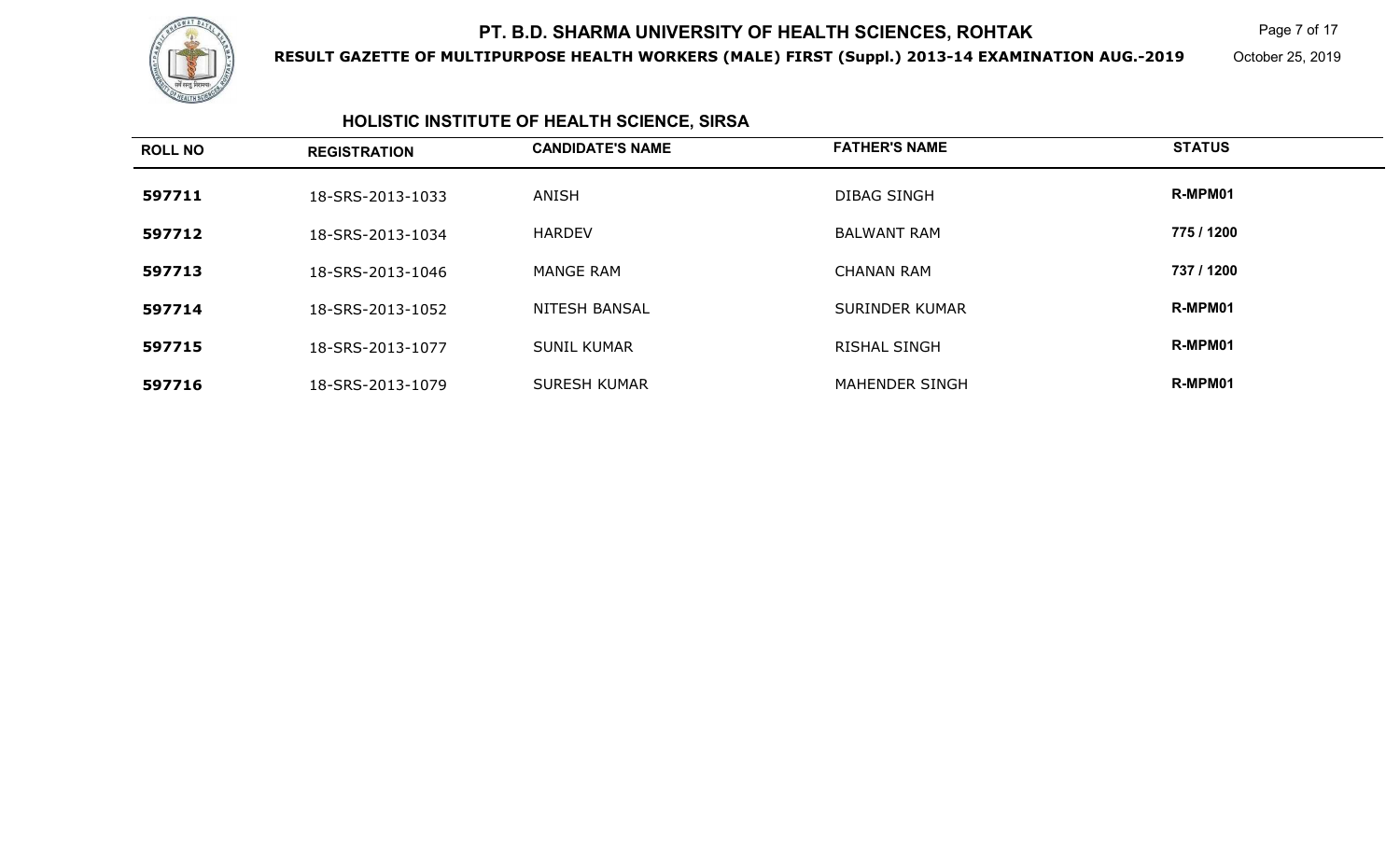

**RESULT GAZETTE OF MULTIPURPOSE HEALTH WORKERS (MALE) FIRST (Suppl.) 2013-14 EXAMINATION AUG.-2019**

Page 8 of 17

October 25, 2019

### **VISHAV BHARTI MPHW (M) TRAINING SCHOOL SANDLANA,BARWALA,HSR.**

| <b>ROLL NO</b> | <b>REGISTRATION</b> | <b>CANDIDATE'S NAME</b> | <b>FATHER'S NAME</b>   | <b>STATUS</b> |
|----------------|---------------------|-------------------------|------------------------|---------------|
| 597851         | 07-HSR-2013-0381    | <b>SUMIT KUMAR</b>      | <b>SURAJMAL</b>        | 758 / 1200    |
| 597852         | 07-HSR-2013-0400    | <b>RAHUL</b>            | <b>GULASHAN</b>        | 798 / 1200    |
| 597853         | 07-HSR-2013-0404    | <b>MANDEEP</b>          | <b>RAMPHAL</b>         | 845 / 1200    |
| 597854         | 07-HSR-2013-0405    | <b>VIKASH</b>           | DHARM BIR SINGH        | 870 / 1200    |
| 597855         | 07-HSR-2013-0413    | <b>BHUPENDER</b>        | <b>SATISH</b>          | R-MPM01       |
| 597856         | 07-HSR-2013-0415    | AMIT                    | <b>DEVENDER</b>        | R-MPM01       |
| 597857         | 07-HSR-2013-0415    | AMIT                    | <b>SUBHASH CHANDER</b> | R-MPM05       |
| 597858         | 07-HSR-2013-0399    | ANUJ KUMAR              | <b>BALINDER</b>        | 809 / 1200    |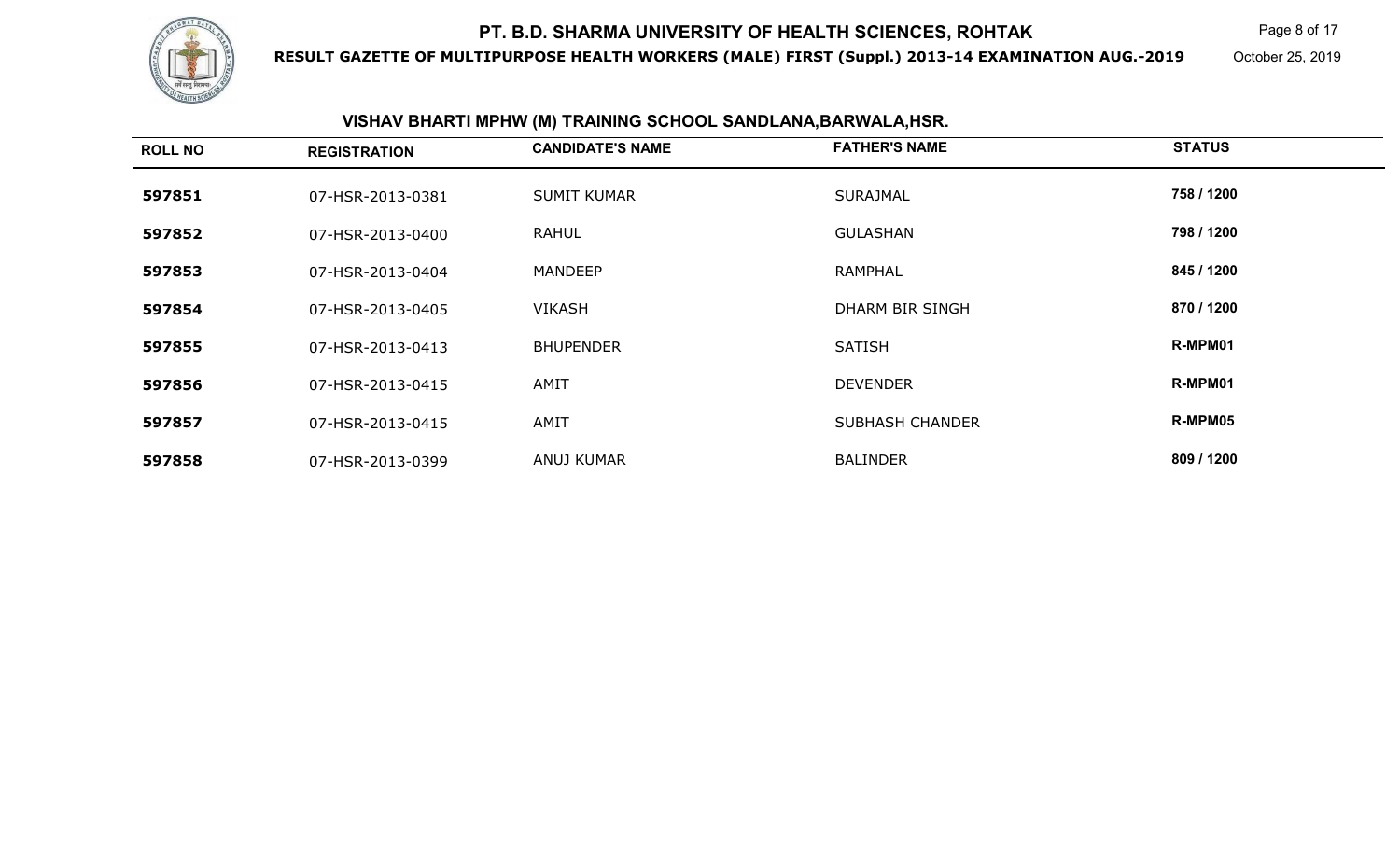

**RESULT GAZETTE OF MULTIPURPOSE HEALTH WORKERS (MALE) FIRST (Suppl.) 2013-14 EXAMINATION AUG.-2019**

Page 9 of 17

October 25, 2019

|                | SHREE RAM GOPAL MPHW (M) TRAINING SCHOOL LOHARU ROAD, BHIWANI |                         |                      |               |  |
|----------------|---------------------------------------------------------------|-------------------------|----------------------|---------------|--|
| <b>ROLL NO</b> | <b>REGISTRATION</b>                                           | <b>CANDIDATE'S NAME</b> | <b>FATHER'S NAME</b> | <b>STATUS</b> |  |
| 597981         | 02-BHW-2013-086                                               | <b>SALEEM</b>           | LALLU KHAN           | 841 / 1200    |  |
| 597982         | 02-BHW-2013-092                                               | <b>MANJEET</b>          | <b>RAMPHAL</b>       | 874 / 1200    |  |
| 597983         | 02-BHW-2013-094                                               | RAJNISH                 | RAMESH               | 852 / 1200    |  |
| 597984         | 02-BHW-2013-095                                               | <b>HITESH KUMAR</b>     | <b>JAGMOHAN</b>      | 808 / 1200    |  |
| 597985         | 02-BHW-2013-101                                               | NISHANT AHLAWAT         | <b>BALRAM SINGH</b>  | 845 / 1200    |  |
| 597986         | 02-BHW-2013-110                                               | <b>SUBODH ATTRI</b>     | <b>SATYA NARAIN</b>  | 842 / 1200    |  |
| 597987         | 02-BHW-2013-113                                               | NAVEEN                  | <b>SATYA NARAIN</b>  | 806 / 1200    |  |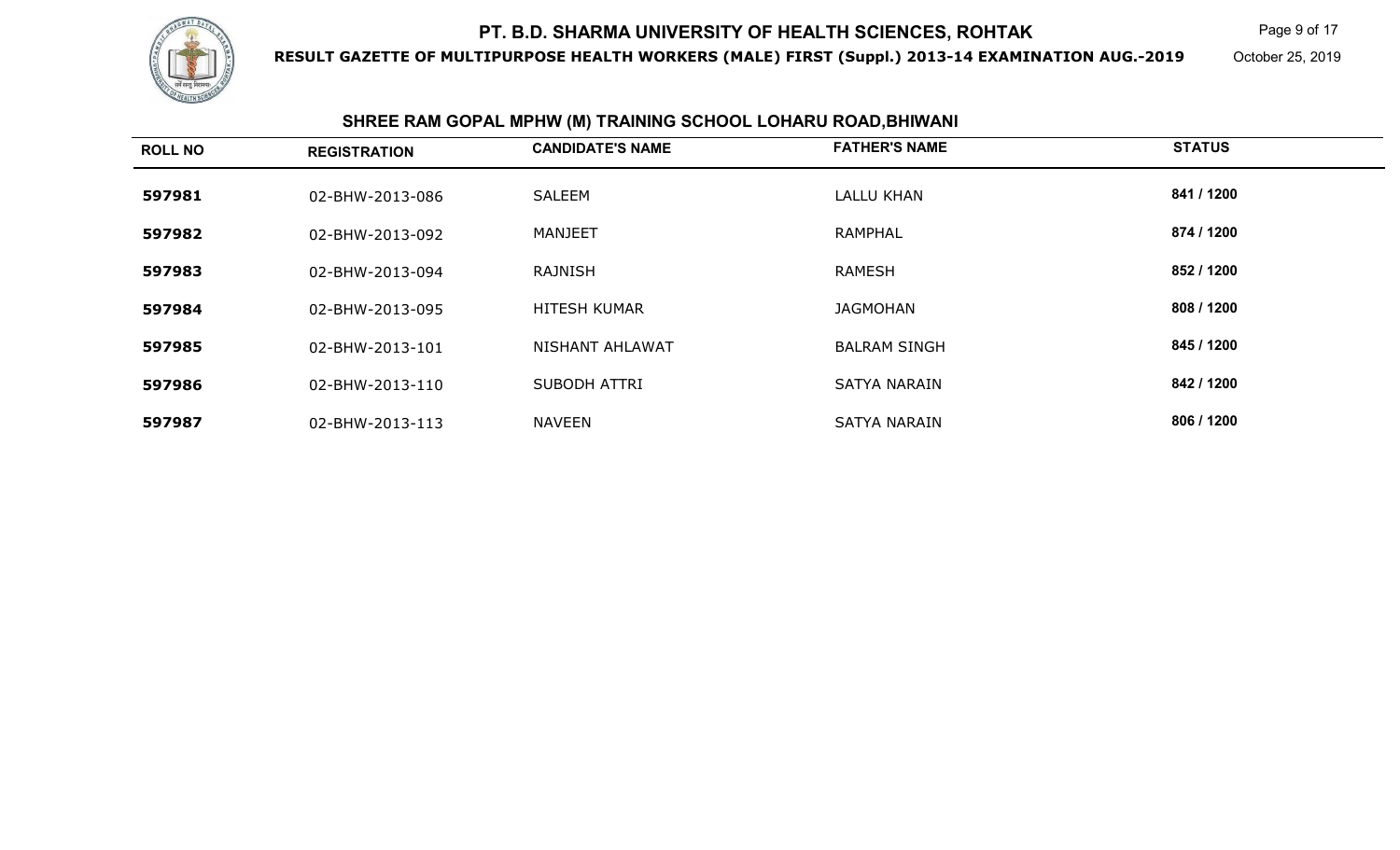

**RESULT GAZETTE OF MULTIPURPOSE HEALTH WORKERS (MALE) FIRST (Suppl.) 2013-14 EXAMINATION AUG.-2019**

Page 10 of 17

October 25, 2019

### **GURUSAIN BHAGAT HEALTH INSTITUTE MPHW M VILL. RINDAL KARNAL**

| <b>ROLL NO</b> | <b>REGISTRATION</b> | <b>CANDIDATE'S NAME</b> | <b>FATHER'S NAME</b>   | <b>STATUS</b> |
|----------------|---------------------|-------------------------|------------------------|---------------|
| 598101         | 10-KNL-2013-0546    | <b>AMIT SANDHU</b>      | <b>RAMKUMAR SANDHU</b> | 855 / 1200    |
| 598102         | 10-KNL-2013-0557    | <b>ANKIT KUMAR</b>      | <b>MAHABIR SINGH</b>   | 784 / 1200    |
| 598103         | 10-KNL-2013-0572    | <b>VINAY</b>            | <b>VEDPAL</b>          | R-MPM04 MPM05 |
| 598104         | 10-KNL-2013-0574    | <b>PARAMJEET</b>        | <b>KULDEEP SINGH</b>   | <b>RLA</b>    |
| 598105         | 10-KNL-2013-0577    | <b>SHUBHAM</b>          | <b>RAMESH CHAND</b>    | <b>RLA</b>    |
| 598106         | 10-KNL-2013-0579    | <b>MUKESH</b>           | <b>RAMESH</b>          | R-MPM04       |
| 598107         | 10-KNL-2013-0582    | <b>RAM DHAN</b>         | <b>RAGHUBIR</b>        | 810 / 1200    |
| 598108         | 10-KNL-2013-0583    | <b>PARTEEK</b>          | <b>BALWINDER</b>       | 780 / 1200    |
| 598109         | 10-KNL-2013-0584    | <b>DEEPAK</b>           | <b>DEVI DAYAL</b>      | R-MPM05       |
| 598110         | 10-KNL-2013-0585    | <b>KAPIL</b>            | <b>SUBHASH SHARMA</b>  | R-MPM04       |
| 598111         | 10-KNL-2013-0588    | <b>RAM SHARAN</b>       | <b>BALKISHAN</b>       | 783 / 1200    |
| 598112         | 10-KNL-2013-0591    | <b>VIVEK</b>            | KARAMVIR               | <b>FAIL</b>   |
| 598113         | 10-KNL-2013-0592    | <b>JOGINDER</b>         | <b>BIJENDER</b>        | <b>FAIL</b>   |
| 598114         | 10-KNL-2013-0595    | <b>ANKUSH KUMAR</b>     | <b>KARAMVIR SINGH</b>  | R-MPM02       |
| 598115         | 10-KNL-2013-584     | MOHIT                   | <b>BALWAN SINGH</b>    | R-MPM02       |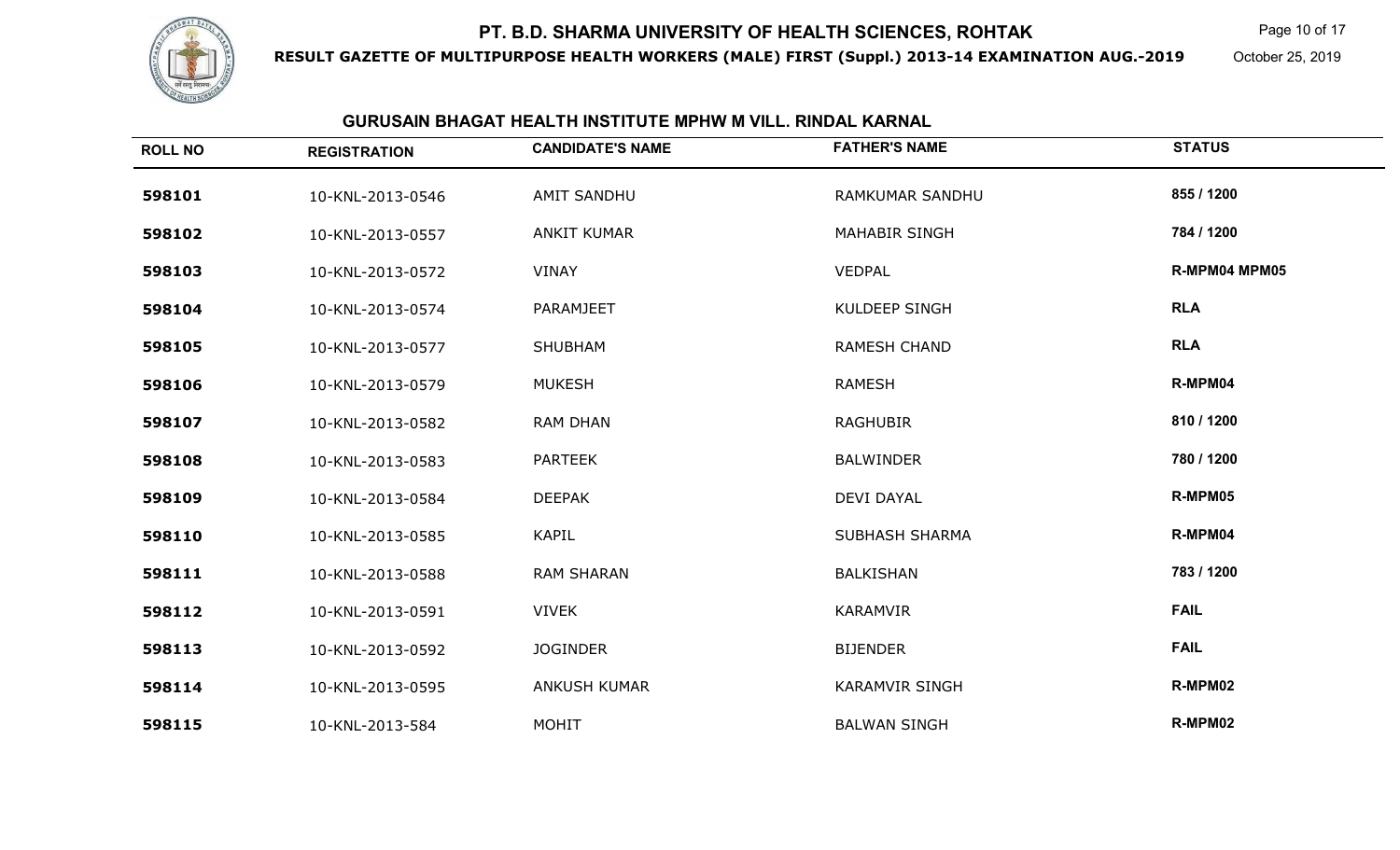

**RESULT GAZETTE OF MULTIPURPOSE HEALTH WORKERS (MALE) FIRST (Suppl.) 2013-14 EXAMINATION AUG.-2019**

October 25, 2019

# **PT. DHARAM CHAND INSTITUTE OF HEALTH &EDUCATION, RAJOUND (KTL)**

| <b>ROLL NO</b> | <b>REGISTRATION</b> | <b>CANDIDATE'S NAME</b> | <b>FATHER'S NAME</b> | <b>STATUS</b> |
|----------------|---------------------|-------------------------|----------------------|---------------|
| 598291         | 09-KTL-2013-0509    | ANIL RATHEE             | JAIPAL SINGH         | 745 / 1200    |
| 598292         | 09-KTL-2013-0524    | ARUN KUMAR              | <b>RAJENDER</b>      | 706 / 1200    |
| 598293         | 09-KTL-2013-0526    | AZAD SINGH              | <b>SUKHBIR SINGH</b> | 807 / 1200    |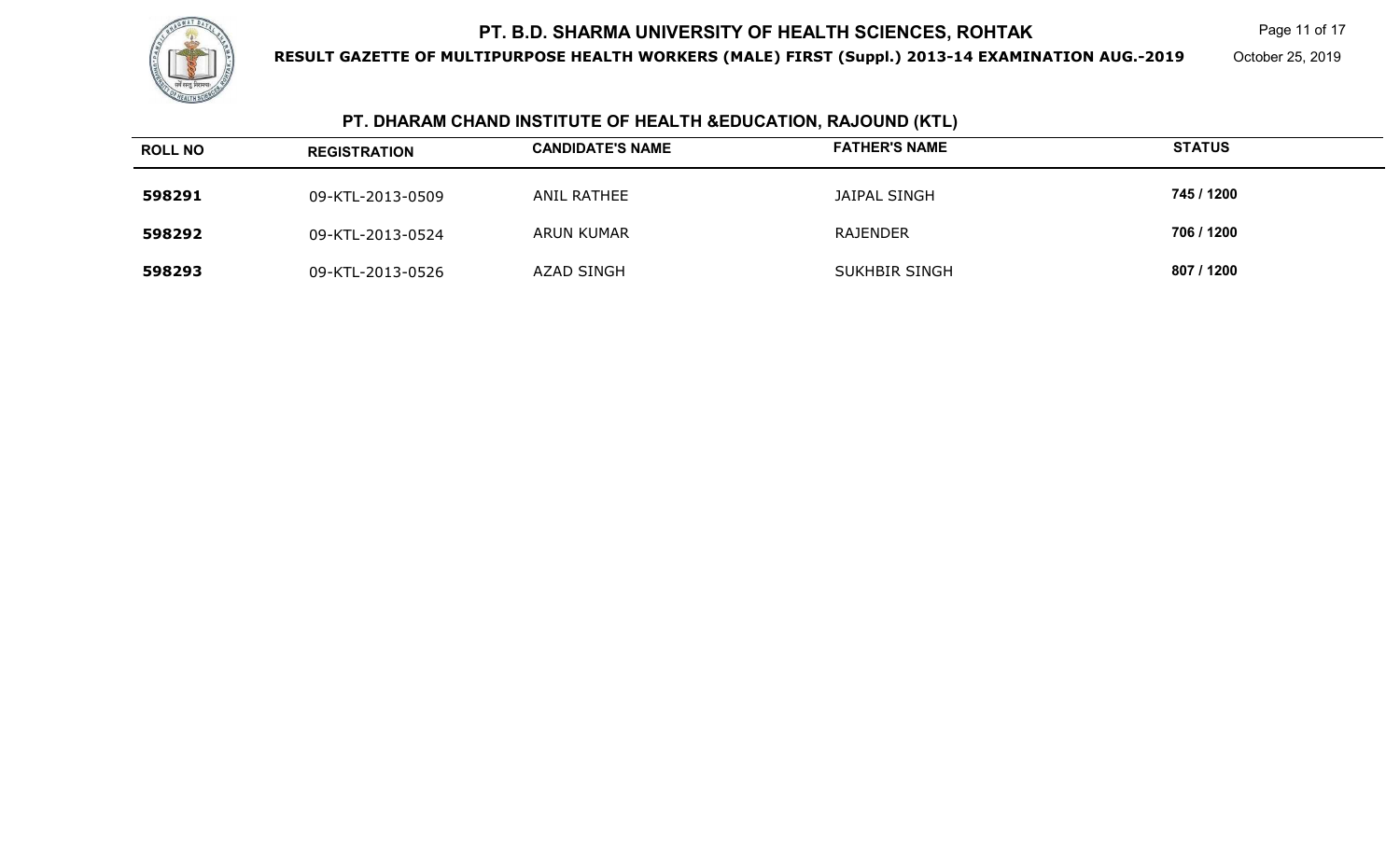

**RESULT GAZETTE OF MULTIPURPOSE HEALTH WORKERS (MALE) FIRST (Suppl.) 2013-14 EXAMINATION AUG.-2019**

Page 12 of 17

October 25, 2019

# **UPKAR MPHW(M) TRAINING SCHOOL SISAR KHAS ROHTAK**

| <b>ROLL NO</b> | <b>REGISTRATION</b> | <b>CANDIDATE'S NAME</b> | <b>FATHER'S NAME</b>  | <b>STATUS</b> |
|----------------|---------------------|-------------------------|-----------------------|---------------|
| 598471         | 15-RTK-2013-0848    | <b>SURENDER KUMAR</b>   | <b>MAHABIR SINGH</b>  | 826 / 1200    |
| 598472         | 15-RTK-2013-0853    | MOHIT DAHIYA            | <b>OMVIR SINGH</b>    | R-MPM03       |
| 598473         | 15-RTK-2013-0861    | <b>NEERAJ KUMAR</b>     | <b>KRISHAN</b>        | 865 / 1200    |
| 598474         | 15-RTK-2013-0867    | <b>MANJEET</b>          | <b>BALWAN</b>         | 872 / 1200    |
| 598475         | 15-RTK-2013-0869    | <b>VIKAS</b>            | <b>SUBE SINGH</b>     | 847 / 1200    |
| 598476         | 15-RTK-2013-0874    | <b>DEEPAK KUMAR</b>     | <b>BHOPAL SINGH</b>   | 851 / 1200    |
| 598477         | 15-RTK-2013-0880    | AMIT                    | <b>JASWANT</b>        | R-MPM05       |
| 598478         | 15-RTK-2013-0882    | <b>MAHESH KUMAR</b>     | <b>RAJENDER SINGH</b> | R-MPM04 MPM05 |
| 598479         | 15-RTK-2013-0888    | <b>AKSHAY DALAL</b>     | <b>ANAND DALAL</b>    | R-MPM05       |
| 598480         | 15-RTK-2013-0889    | <b>ROHIT</b>            | <b>SURAJ BHAN</b>     | <b>FAIL</b>   |
| 598481         | 15-RTK-2013-0891    | <b>PAWAN</b>            | <b>WAZIR SINGH</b>    | <b>FAIL</b>   |
| 598482         | 15-RTK-2013-0892    | <b>RAVI</b>             | <b>CHANDER BHAN</b>   | R-MPM03 MPM04 |
| 598483         | 15-RTK-2013-0895    | <b>AKASH</b>            | <b>SHREE BHAGWAN</b>  | 884 / 1200    |
| 598484         | 15-RTK-2013-0898    | <b>SOMBIR</b>           | <b>PARTAP SINGH</b>   | R-MPM05       |
| 598485         | 15-RTK-2013-0899    | <b>PARVEEN</b>          | <b>HARI BISHAN</b>    | <b>FAIL</b>   |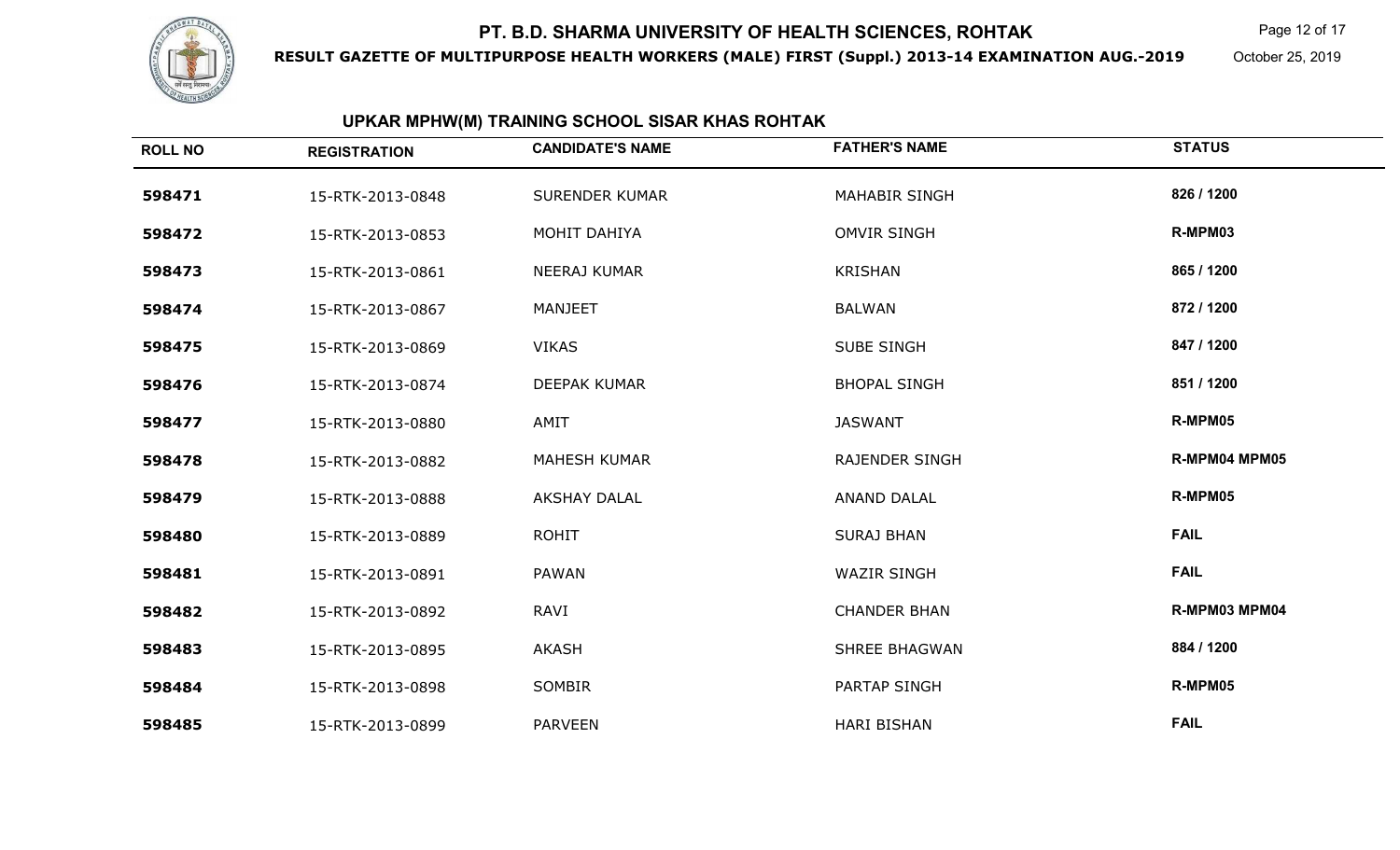

**RESULT GAZETTE OF MULTIPURPOSE HEALTH WORKERS (MALE) FIRST (Suppl.) 2013-14 EXAMINATION AUG.-2019**

Page 13 of 17

October 25, 2019

# **NATIONAL MPHW(M) TRAINING SCHOOL BEHBALPUR,HISAR**

| <b>ROLL NO</b> | <b>REGISTRATION</b> | <b>CANDIDATE'S NAME</b> | <b>FATHER'S NAME</b>   | <b>STATUS</b> |
|----------------|---------------------|-------------------------|------------------------|---------------|
| 598611         | 06-HSR-2013-0307    | <b>MOHIT</b>            | <b>SANTRAM</b>         | R-MPM01 MPM03 |
| 598612         | 06-HSR-2013-0318    | JAGDEEP SINGH           | DHARAMPAL              | R-MPM05       |
| 598613         | 06-HSR-2013-0319    | <b>RAVINDER KUMAR</b>   | DALBIR SINGH           | R-MPM05       |
| 598614         | 06-HSR-2013-0320    | <b>PUNIT</b>            | <b>AJIT SINGH</b>      | R-MPM05       |
| 598615         | 06-HSR-2013-0323    | <b>PAWAN KUMAR</b>      | <b>SUBHASH CHANDER</b> | R-MPM05       |
| 598616         | 06-HSR-2013-0326    | <b>RAHUL</b>            | <b>ISHWER</b>          | 763 / 1200    |
| 598617         | 06-HSR-2013-0329    | <b>RAJESH</b>           | <b>BALBIR SINGH</b>    | 769 / 1200    |
| 598618         | 06-HSR-2013-0332    | <b>SOMBIR</b>           | <b>RAGHBIR SINGH</b>   | 726 / 1200    |
| 598619         | 06-HSR-2013-0333    | <b>JAGMINDER SINGH</b>  | <b>SUBHASH CHANDER</b> | <b>RLA</b>    |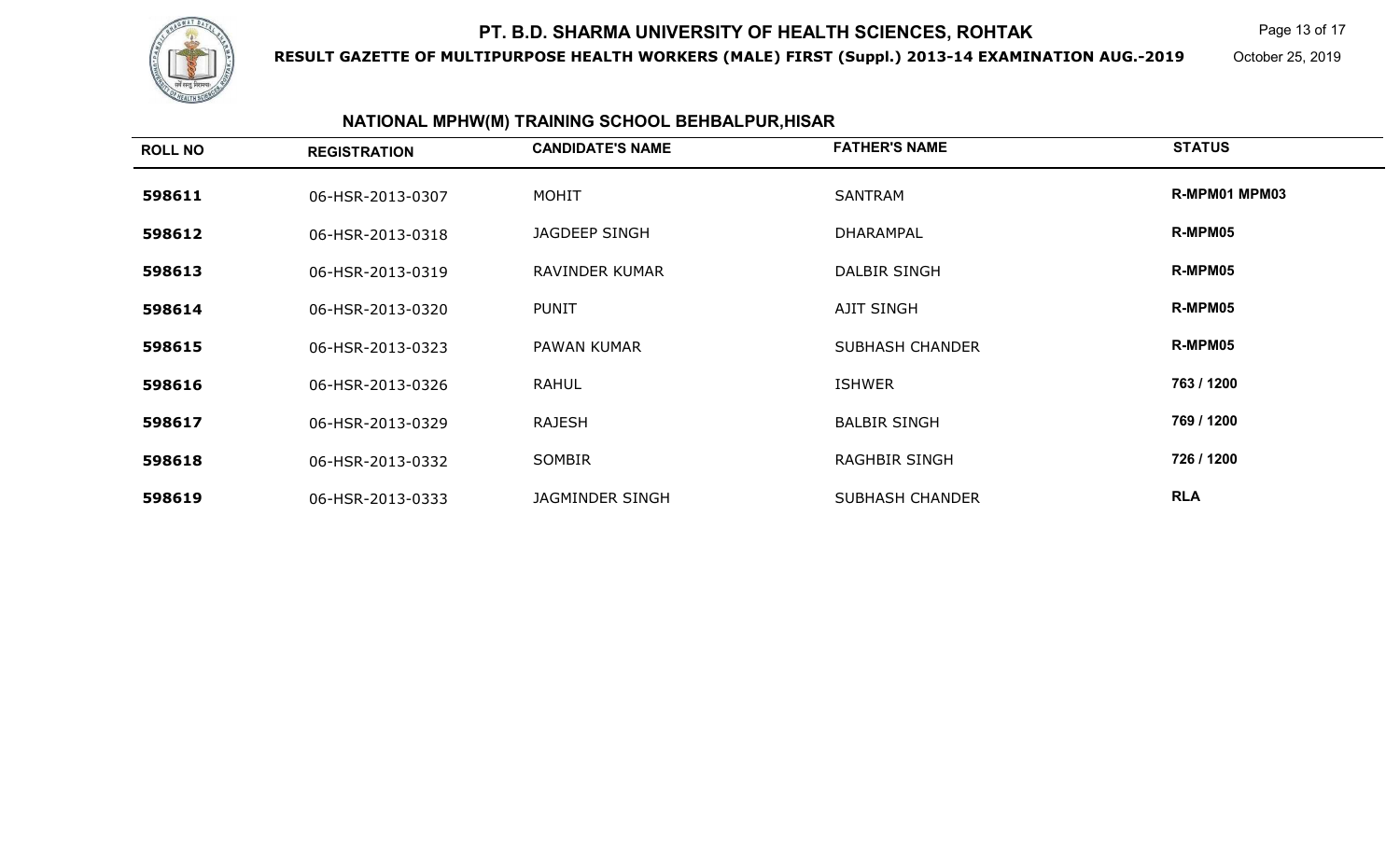

**RESULT GAZETTE OF MULTIPURPOSE HEALTH WORKERS (MALE) FIRST (Suppl.) 2013-14 EXAMINATION AUG.-2019**

Page 14 of 17

October 25, 2019

### **DEV INSTITUTE OF MEDICAL SCIENCE SAMAN ROHTAK**

| <b>ROLL NO</b> | <b>REGISTRATION</b> | <b>CANDIDATE'S NAME</b> | <b>FATHER'S NAME</b> | <b>STATUS</b> |
|----------------|---------------------|-------------------------|----------------------|---------------|
| 598741         | 16-RTK-2013-901     | <b>CHETAN</b>           | RAJBIR               | 854 / 1200    |
| 598742         | 16-RTK-2013-907     | MANJEET SINGH           | <b>RAM SWARUP</b>    | <b>ABS</b>    |
| 598743         | 16-RTK-2013-909     | ANKIT                   | <b>NARENDER</b>      | R-MPM05       |
| 598744         | 16-RTK-2013-918     | <b>DINESH</b>           | <b>BIJENDER</b>      | 798 / 1200    |
| 598745         | 16-RTK-2013-943     | <b>KAPIL SINGH</b>      | <b>AZAD SINGH</b>    | R-MPM05       |
| 598746         | 16-RTK-2013-949     | MANNU                   | <b>RAMESH</b>        | <b>FAIL</b>   |
| 598747         | 16-RTK-2013-952     | AMIT                    | <b>KRISHAN</b>       | R-MPM03       |
| 598748         | 16-RTK-2013.-940    | ANUJ                    | <b>RANDHIR</b>       | R-MPM05       |
| 598749         | 16-RTK-2013.939     | <b>SATISH</b>           | <b>RAM MEHAMR</b>    | R-MPM05       |
| 598750         | 16-RTK-2013.955     | <b>NAVEEN</b>           | <b>SATBIR</b>        | <b>FAIL</b>   |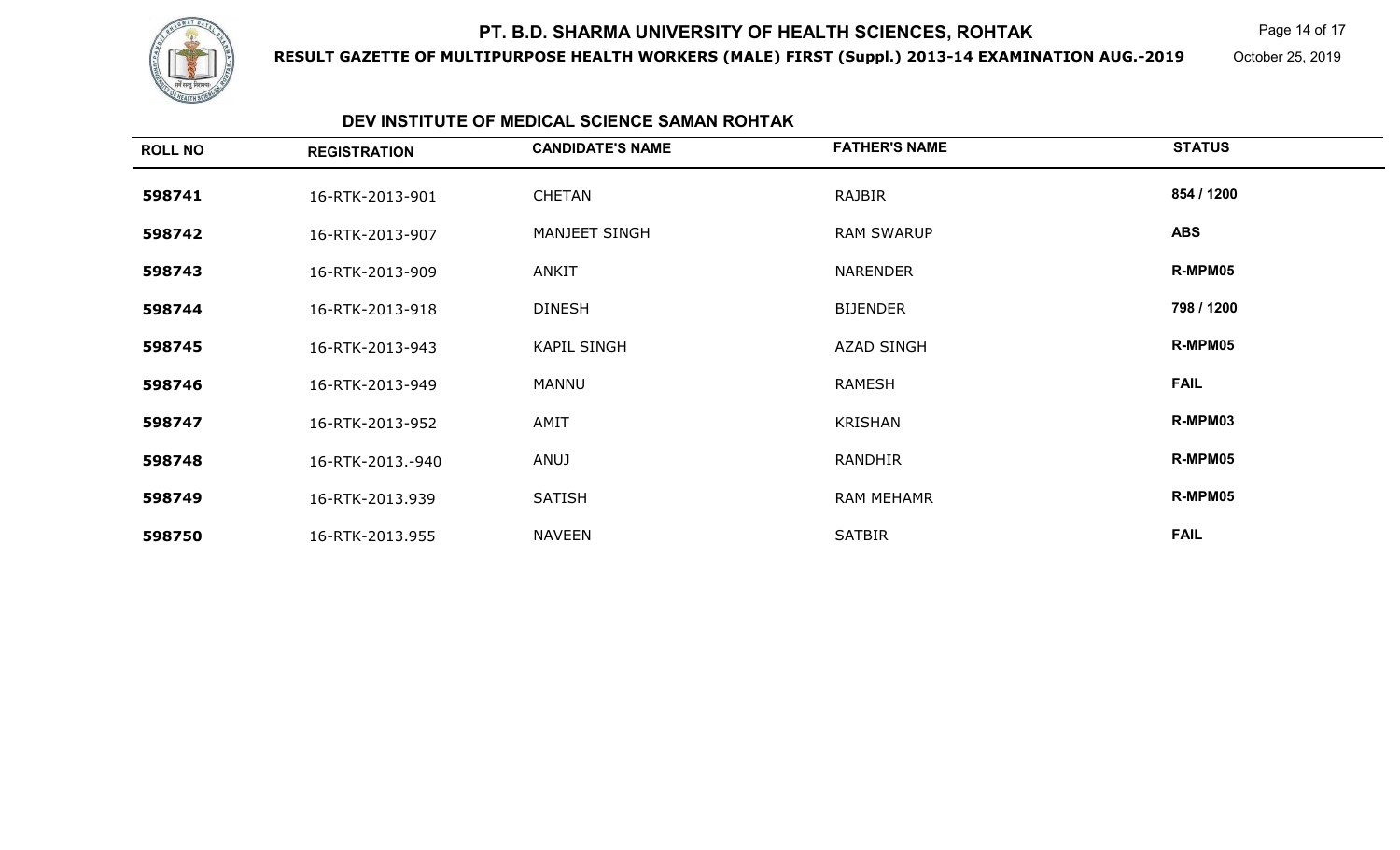

**RESULT GAZETTE OF MULTIPURPOSE HEALTH WORKERS (MALE) FIRST (Suppl.) 2013-14 EXAMINATION AUG.-2019**

Page 15 of 17

October 25, 2019

### **SARASWATI MPHW(M) TRAINING SCHOOL ASALWAS DUBIA,BHIWANI**

| <b>ROLL NO</b> | <b>REGISTRATION</b> | <b>CANDIDATE'S NAME</b> | <b>FATHER'S NAME</b> | <b>STATUS</b> |
|----------------|---------------------|-------------------------|----------------------|---------------|
| 598861         | 03-BHW-2013-125     | <b>AMAN KUMAR</b>       | SATYAVIR             | 787 / 1200    |
| 598862         | 03-BHW-2013-129     | ANIL                    | <b>SATBIR</b>        | <b>FAIL</b>   |
| 598863         | 03-BHW-2013-130     | <b>ANIL KUMAR</b>       | <b>JAG JEET</b>      | 778 / 1200    |
| 598864         | 03-BHW-2013-133     | <b>ANKUR</b>            | <b>VINOD KUMAR</b>   | 760 / 1200    |
| 598865         | 03-BHW-2013-135     | <b>AVNEET</b>           | PARDEEP KUMAR        | R-MPM03 MPM04 |
| 598866         | 03-BHW-2013-140     | <b>DHARMENDER</b>       | <b>OMPARKASH</b>     | R-MPM08       |
| 598867         | 03-BHW-2013-148     | MUNESH KUMAR            | <b>JAI SINGH</b>     | 781 / 1200    |
| 598868         | 03-BHW-2013-149     | NARENDER SINGH          | <b>SAMESH SINGH</b>  | R-MPM05       |
| 598869         | 03-BHW-2013-152     | <b>PARDEEP</b>          | <b>DILBAG SINGH</b>  | 808 / 1200    |
| 598870         | 03-BHW-2013-153     | PARDEEP KUMAR           | <b>RAM SINGH</b>     | <b>FAIL</b>   |
| 598871         | 03-BHW-2013-154     | PARDEEP KUMAR           | <b>HAWA SINGH</b>    | <b>FAIL</b>   |
| 598872         | 03-BHW-2013-158     | PRAVIN KUMAR            | <b>LAL SINGH</b>     | <b>FAIL</b>   |
| 598873         | 03-BHW-2013-161     | <b>RAVIN</b>            | <b>BALWAN</b>        | R-MPM05       |
| 598874         | 03-BHW-2013-163     | <b>ROHIT</b>            | <b>AJIT SINGH</b>    | <b>FAIL</b>   |
| 598875         | 03-BHW-2013-165     | SANDEEP                 | <b>RAMPHAL</b>       | 853 / 1200    |
| 598876         | 03-BHW-2013-172     | <b>SURAJ PAL</b>        | <b>JAIPAL</b>        | <b>FAIL</b>   |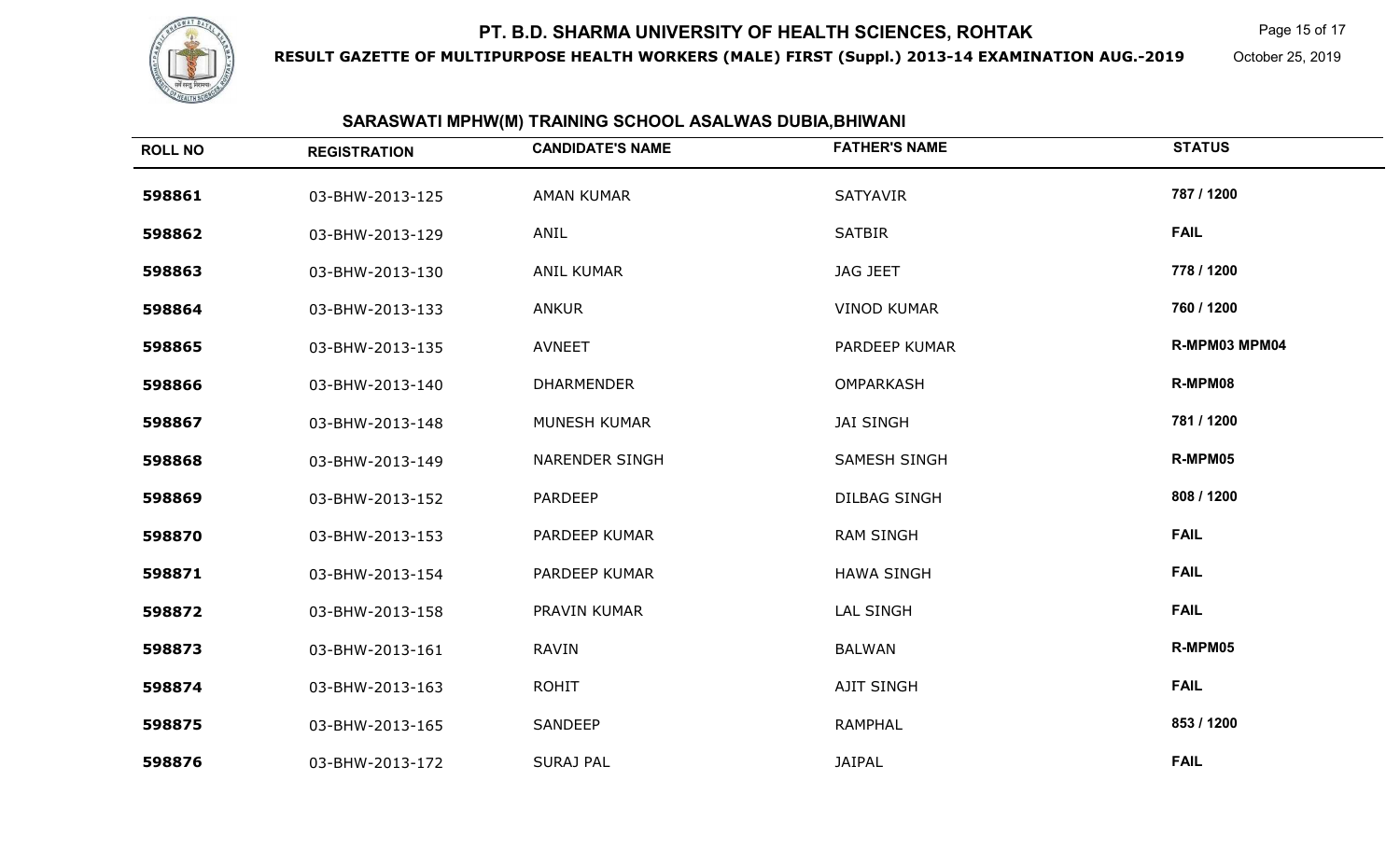

**RESULT GAZETTE OF MULTIPURPOSE HEALTH WORKERS (MALE) FIRST (Suppl.) 2013-14 EXAMINATION AUG.-2019**

Page 16 of 17

October 25, 2019

# **M.D.S. KISSAN EDU. & MED. MPHW(M) TRAINING SCH. LADHUWAS AHIR (REWARI)**

| <b>ROLL NO</b> | <b>REGISTRATION</b> | <b>CANDIDATE'S NAME</b> | <b>FATHER'S NAME</b> | <b>STATUS</b> |
|----------------|---------------------|-------------------------|----------------------|---------------|
| 599061         | 13-RWR-2013-0727    | <b>ASHU</b>             | <b>SURESH</b>        | 806 / 1200    |
| 599062         | 13-RWR-2013-0747    | MILAN                   | DILBAG SINGH         | 858 / 1200    |
| 599063         | 13-RWR-2013-0764    | <b>SACHIN</b>           | <b>RANDHIR SINGH</b> | 827 / 1200    |